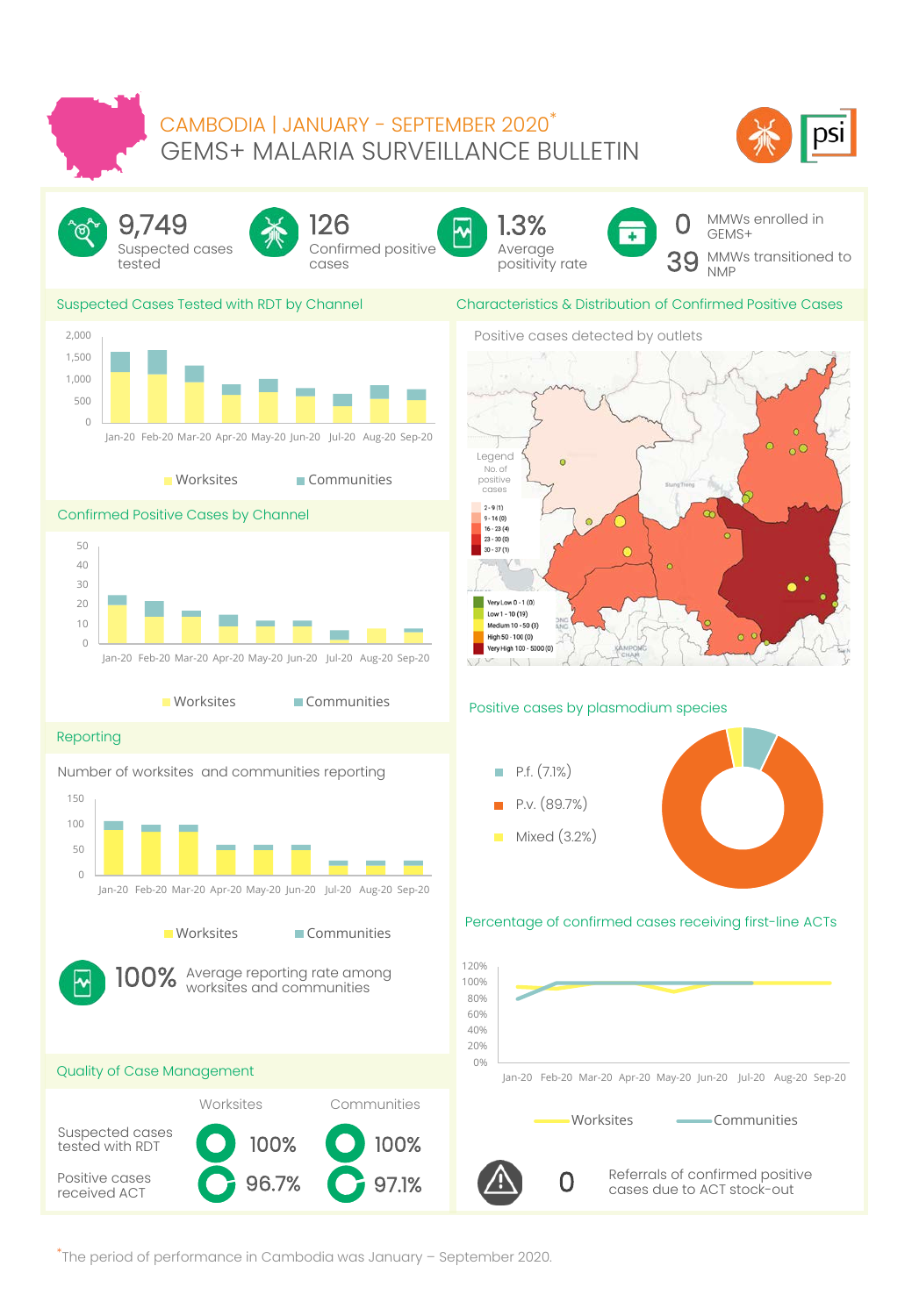# GEMS+ NETWORK TRANSITION TIMELINE CAMBODIA | JANUARY – SEPTEMBER 2020





alscontinued support to 236 Minivis and transitioned 39 Minivis to National Maland Program<br>(NMP) oversight by year-end. The period of performance for GEMS+ in Cambodia was Network size in Cambodia decreased in 2020. Starting with 275 MMWs in January, GEMS+ discontinued support to 236 MMWs and transitioned 39 MMWs to National Malaria Program January – September 2020.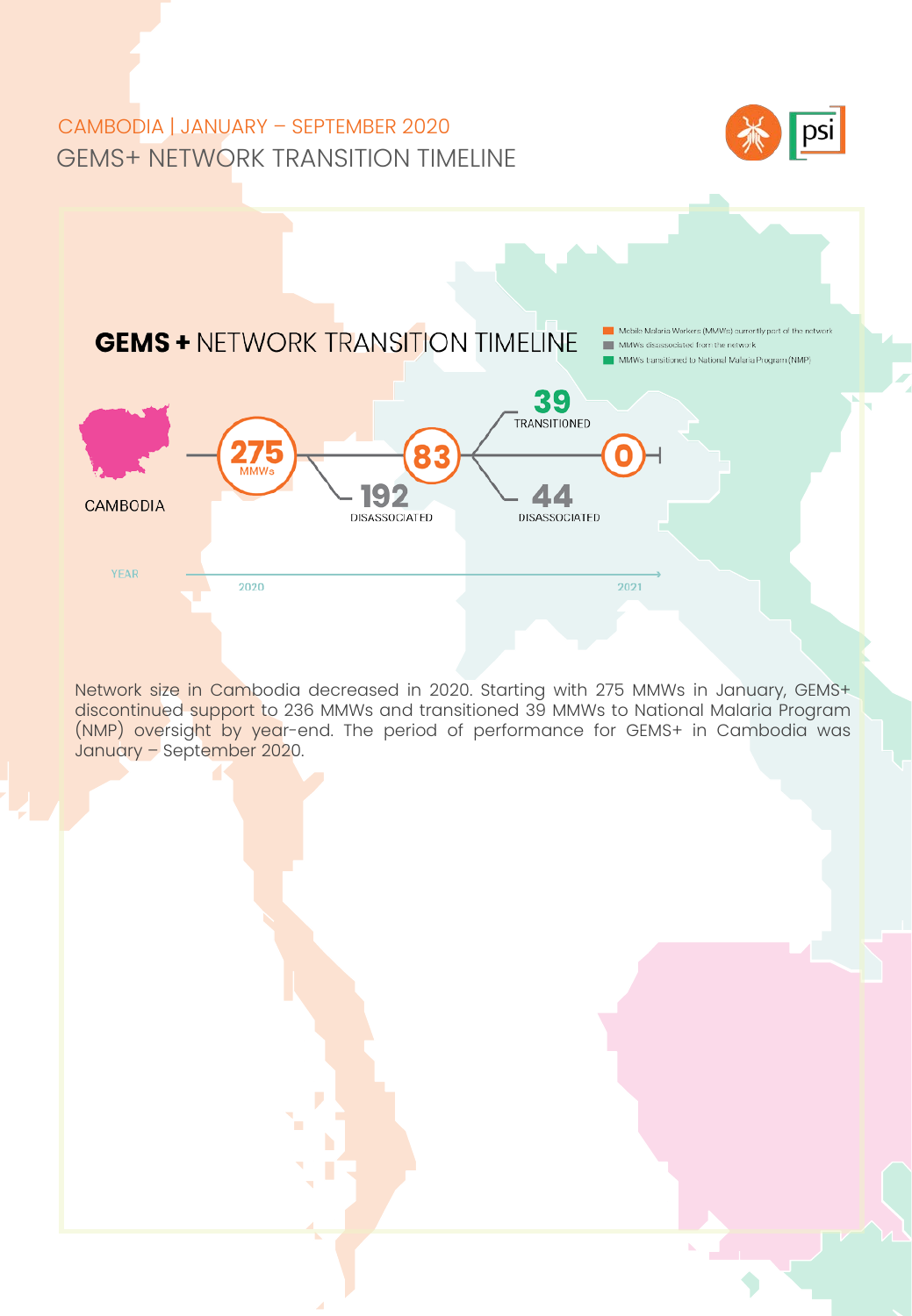



#### PRIVATE SECTOR COVERAGE



National positive caseload detected by PSI (2019)

1.3%

- Under GEMS, worksite and community engagement programs received funding from the Bill & Melinda Gates Foundation.
- Until 2018, formal, registered private clinics and health cabinets were authorized to test and treat malaria; private sector coverage stands at 0% as of 2019.
- Mobile malaria workers (MMWs) based in private worksites and surrounding communities are still authorized to test and treat, aligning to the National Center for Parasitology, Entomology and Malaria Control's (CNM) volunteer malaria worker (VMW) model.
- New community based MMWs in new annex villages in or around forests were engaged using participatory methodologies, as well as in support of CNM's Intensification Plan (IP).

|                               | 2016    | 2017    | 2018   | 2019   |
|-------------------------------|---------|---------|--------|--------|
| No. private outlets supported | 788     | 856     | 915    | 133    |
| No. suspected cases tested    | 118,521 | 171.719 | 60,063 | 19,752 |
| No. confirmed positive cases  | 15,263  | 29.944  | 6.575  | 421    |

### CASE SURVEILLANCE